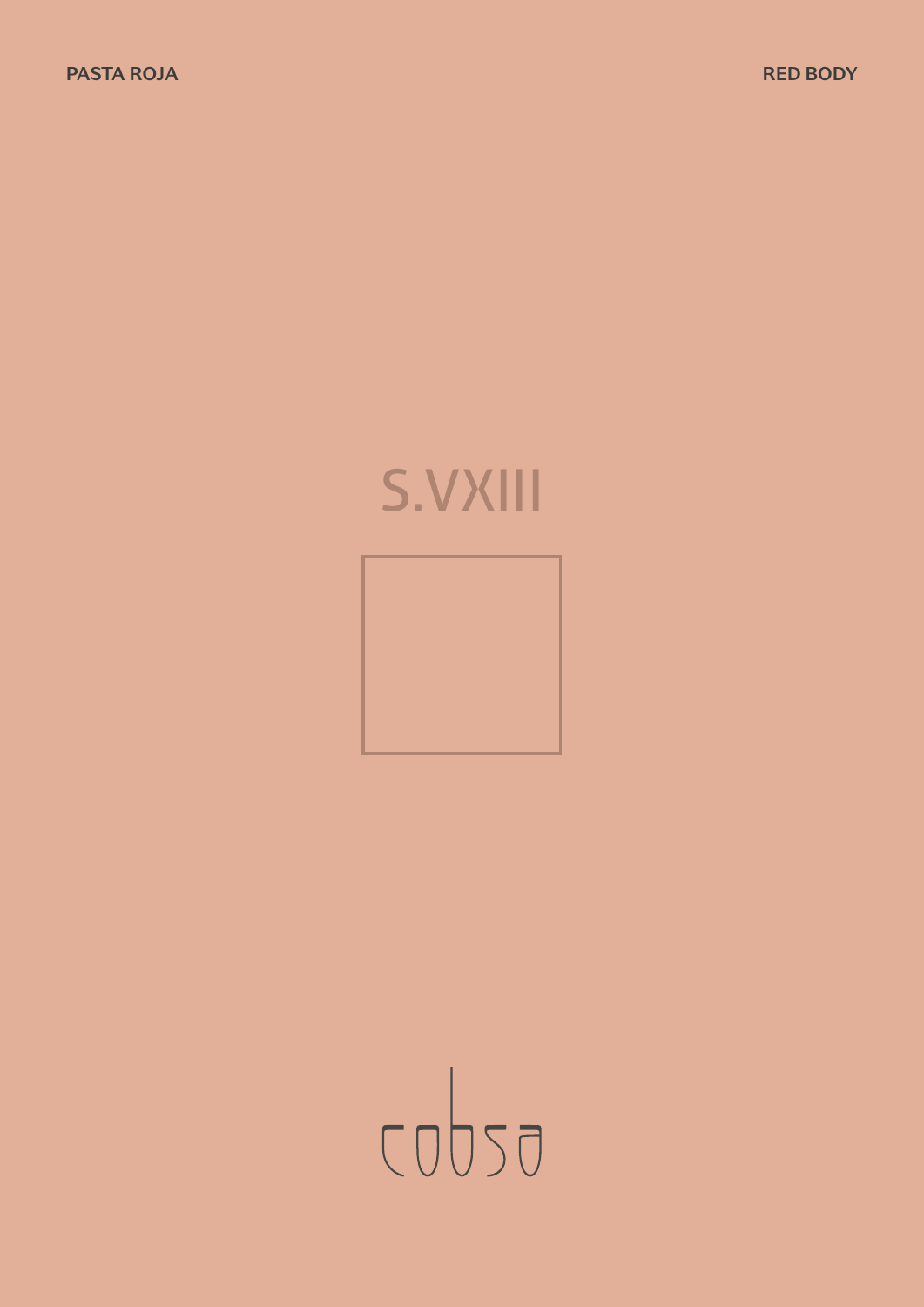### **S.VXIII**

Q<sup>4</sup> Floor and wall **CHAD** V1 **O** Matt **A** Relief



#### FORMATOS / FORMATS



20x20cm 8x8"

Espesor / Thickness 10,5mm

#### PIEZAS ESPECIALES / SPECIAL TILE PIECES



Rodapie 8x20cm 3,15x8"



LISTELO 101B SX0220BL01MP CP12



Colores disponibles: blanco, negro, azul, rojo y verde. Available colors: white, black, blue, red and green.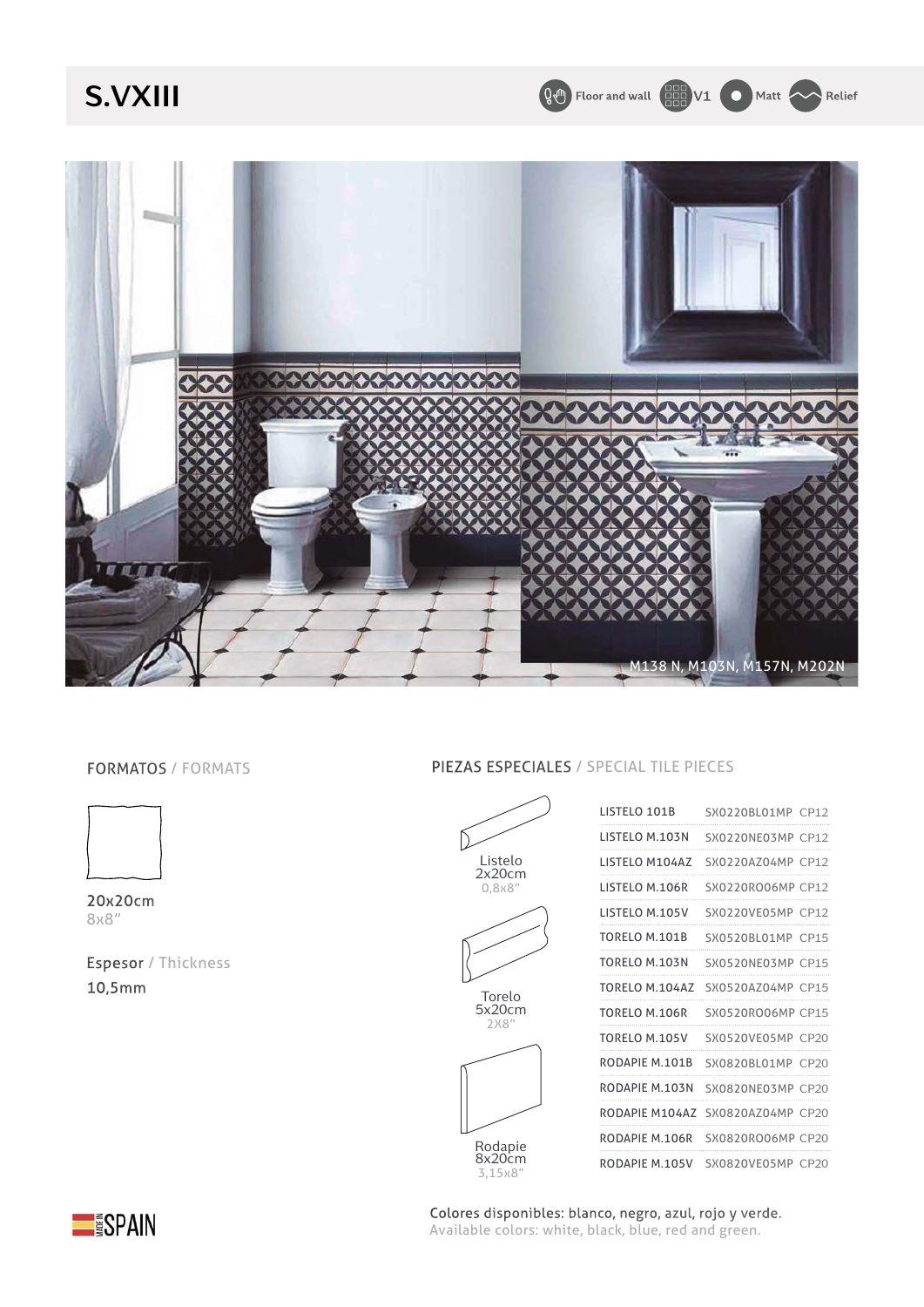#### COLORES 20x20cm / COLOURS - 20x20cm



S.XVIII M.101 BLANCO SX2020BL01MM CM26



S.XVIII M.103 NEGRO SX2020NG03MM CM26



S.XVIII M.104 AZUL SX2020AZ04MM CM26



S.XVIII M.105 VERDE SX2020BL01MM CM26



S.XVIII M.106 ROJO SX2020RJ06MM CM<sub>26</sub>



S.XVIII M.120 AZ SX2020AZ20MM CM<sub>28</sub>



S.XVIII M.129 AZ SX2020AZ29MM CM<sub>28</sub>



S.XVIII M.121 AZUL SX2020AZ21MM CM<sub>28</sub>



S.XVIII M.129 N SX2020NE29MM CM<sub>28</sub>



S.XVIII M.121 NEGRO SX2020NG21MM CM<sub>28</sub>



SX2020VE29MM CM<sub>28</sub>



S.XVIII M.121 ROJO SX2020RJ21MM CM<sub>28</sub>



S.XVIII M.122 AZUL SX2020AZ22MM CM<sub>28</sub>



S.XVIII M.132 N SX2020NE32MM CM<sub>28</sub>



S.XVIII M.132 V SX2020VE32MM CM<sub>28</sub>



S.XVIII M.137 AZ SX2020AZ38MM CM<sub>28</sub>



S.XVIII M.137 N SX2020NE37MM CM<sub>28</sub>



S.XVIII M.137 R SX2020RO37MM CM<sub>28</sub>



S.XVIII M.138 AZ SX2020AZ38MM CM<sub>28</sub>



S.XVIII M.138 N SX2020NE38MM CM<sub>28</sub>



S.XVIII M.138 R SX2020RO38MM CM28



S.XVIII M.138 V SX2020VE38MM CM<sub>28</sub>



S.XVIII M.142 AZ SX2020AZ42MM CM<sub>28</sub>



S.XVIII M.142 N SX2020NE42MM CM<sub>28</sub>



S.XVIII M.129 V



S.XVIII M.132 AZ SX2020AZ32MM CM28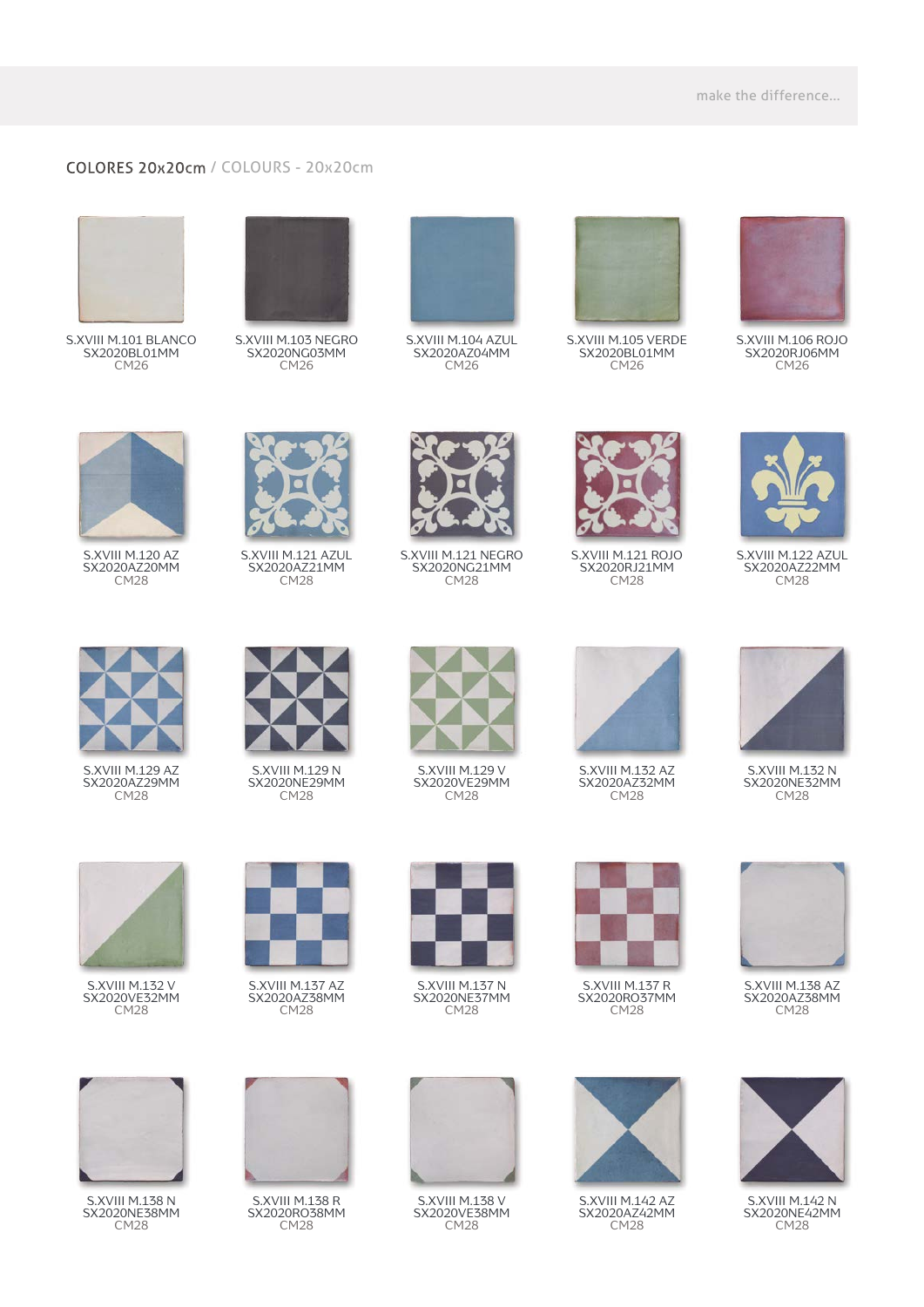## **S.VXIII**

#### COLORES 20x20cm / COLOURS - 20x20cm



S.XVIII M.142 R SX2020RO42MM CM<sub>28</sub>



S.XVIII M.154 AZ SX2020AZ54MM CM<sub>28</sub>



S.XVIII M.155 R SX2020RO55MM CM<sub>28</sub>



S.XVIII M.156 AZ SX2020AZ56MM CM<sub>28</sub>



S.XVIII M.157 AZ SX2020AZ57MM CM<sub>28</sub>



S.XVIII M.157 N SX2020NE57MM CM<sub>28</sub>



S.XVIII M.157 R SX2020RO57MM CM<sub>28</sub>



S.XVIII M.159 D SX2020DE59MM CM<sub>28</sub>



S.XVIII M.160 D SX2020DE60MM CM<sub>28</sub>



S.XVIII M.202 AZUL SX2020AZ02MP  $CP14$ 



S.XVIII M.202 NEGRO SX2020NG02MP CP14



S.XVIII M.202 ROJO SX2020RJ02MP CP14



S.XVIII M.203 AZUL SX2020AZ03MP CP16



S.XVIII M.203 NEGRO SX2020NG03MP CP16



S.XVIII M.203 ROJO SX2020RJ03MP CP16



S.XVIII M.204 AZUL SX2020AZ04MP CP<sub>14</sub>



S.XVIII M.205 AZUL SX2020AZ05MP CP<sub>16</sub>



S.XVIII M.208 AZUL SX2020AZ08MP CP14



S.XVIII M.208 N SX2020NE08MP CP<sub>14</sub>



S.XVIII M.208 V SX2020VE08MP CP<sub>14</sub>



SX2020AZ09MP CP16



S.XVIII M.209 N SX2020NE09MP CP16



S.XVIII M.209 V SX2020VE09MP CP16



S.XVIII M.400 N SX2020NE40MP CM28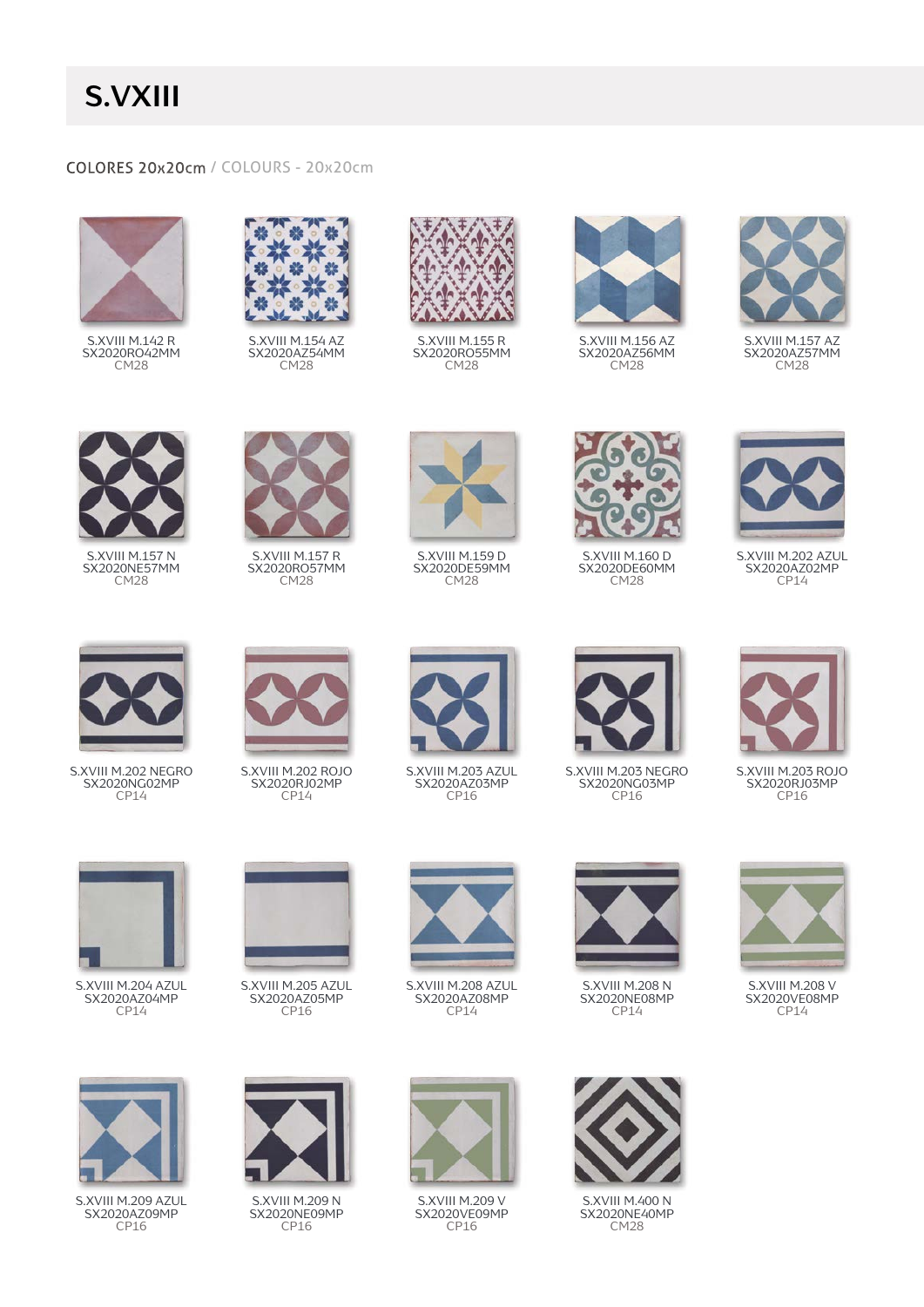M101 B M106 R M142 N M208 N M209 N





#### EMBALAJE / PACKING

|               |                 | Caja / Box       |     |                | Pallet            |                          |                          |                |
|---------------|-----------------|------------------|-----|----------------|-------------------|--------------------------|--------------------------|----------------|
| Serie         | Formato<br>Size | Piezas<br>Pieces | Kg  | m <sup>2</sup> | <b>Boxes</b>      | Piezas<br>Pieces         | Кg                       | m <sup>2</sup> |
| Base and Deco | 20x20cm         | 25               | 19  |                | 64                | 1.600                    | 1.216                    | 64             |
| Cenefa Corner | 20x20cm         | 8                | 6.2 | 0.32           | $\qquad \qquad -$ | $\overline{\phantom{a}}$ | $\overline{\phantom{a}}$ |                |